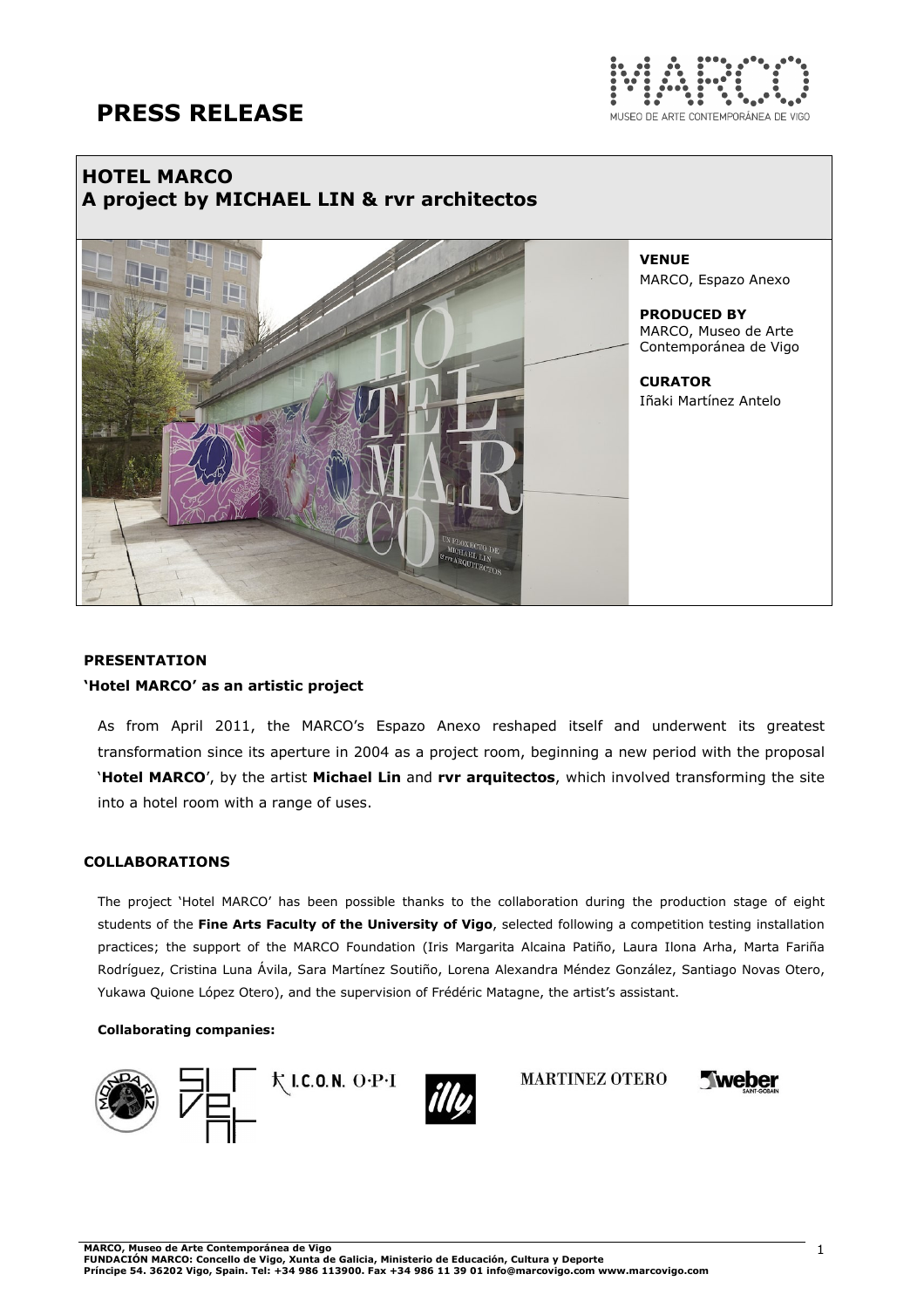

## SYNTHESIS OF THE EXHIBITION PROJECT

The Espazo Anexo is a free-standing building on a pedestrian square behind the MARCO that occupies a total surface area of some 100m<sup>2</sup>. It was inaugurated in 2004 as a projects room, and ever since has housed a multitude of exhibitions and projects, most of which have been individual proposals conceived specifically for the space, drawing on the particular characteristics of the Anexo, notably the way it serves as a sort of transit zone and frontier separating the street and the exhibition space, and exploiting the interior-exterior duality that is characteristic of the site.

April 2011 marks the start of a new period with the opening of 'Hotel MARCO', by the artist Michael Lin and rvr arquitectos. It is an innovative project which consists of transforming the Espazo Anexo into a hotel room designed for a range of uses and which takes as its starting point the very structure of the Anexo as well as its connotations and the fruitful dialogue it establishes between the public and private spaces.

Michael Lin (Tokyo, 1964) is internationally recognised for his monumental floral installations executed on a wide range of surfaces, which he conceives as architectural processes that propose a different way of experimenting a space through painting. The studio rvr arquitectos is run by the architects José Valladares Durán, Alberto Redondo Porto and Marcial Rodríguez Rodríguez, and has been based in Santiago de Compostela since 2002.

The idea of the project arose from the opportunity of reforming an existing site and of endowing the museum with an inhabitable space conceived as an artistic project, with the aim of inviting curators, artists and researchers to explore our particular context as part of a programme of residencies. In addition, anyone interested would be able to use it as a hotel room, upon reservation and payment, and enjoy the experience of lodging in an exhibition space conceived as an art work and located both inside and outside the Museum's premises.

The rational aesthetic behind it, which draws on the idea expounded by the French theorist Nicolas Bourriaud to designate a type of installation in which the experience shared among persons, the work, and reality defines the meaning, facilitates the reading of the space as a work of art, and is understood through the prism of a number of creators of the late eighties and early nineties. The project 'Hotel MARCO' is to be understood as a place for social exchange and as "a set of artistic practices which take as their theoretical and practical point of departure the whole of human relations and their social context", as Bourriaud would say.

From its inauguration on the 8th April to the 18th May, the International Museum Day, the place will be accessible to the public during normal visiting hours as an exhibition space. It will be used as a hotel room either as part of the residencies programme or by members of the public.

MARCO, Museo de Arte Contemporánea de Vigo

FUNDACION MARCO: Concello de Vigo, Xunta de Galicia, Ministerio de Educación, Cultura y Deporte<br>Príncipe 54. 36202 Vigo, Spain. Tel: +34 986 113900. Fax +34 986 11 39 01 info@marcovigo.com www.marcovigo.com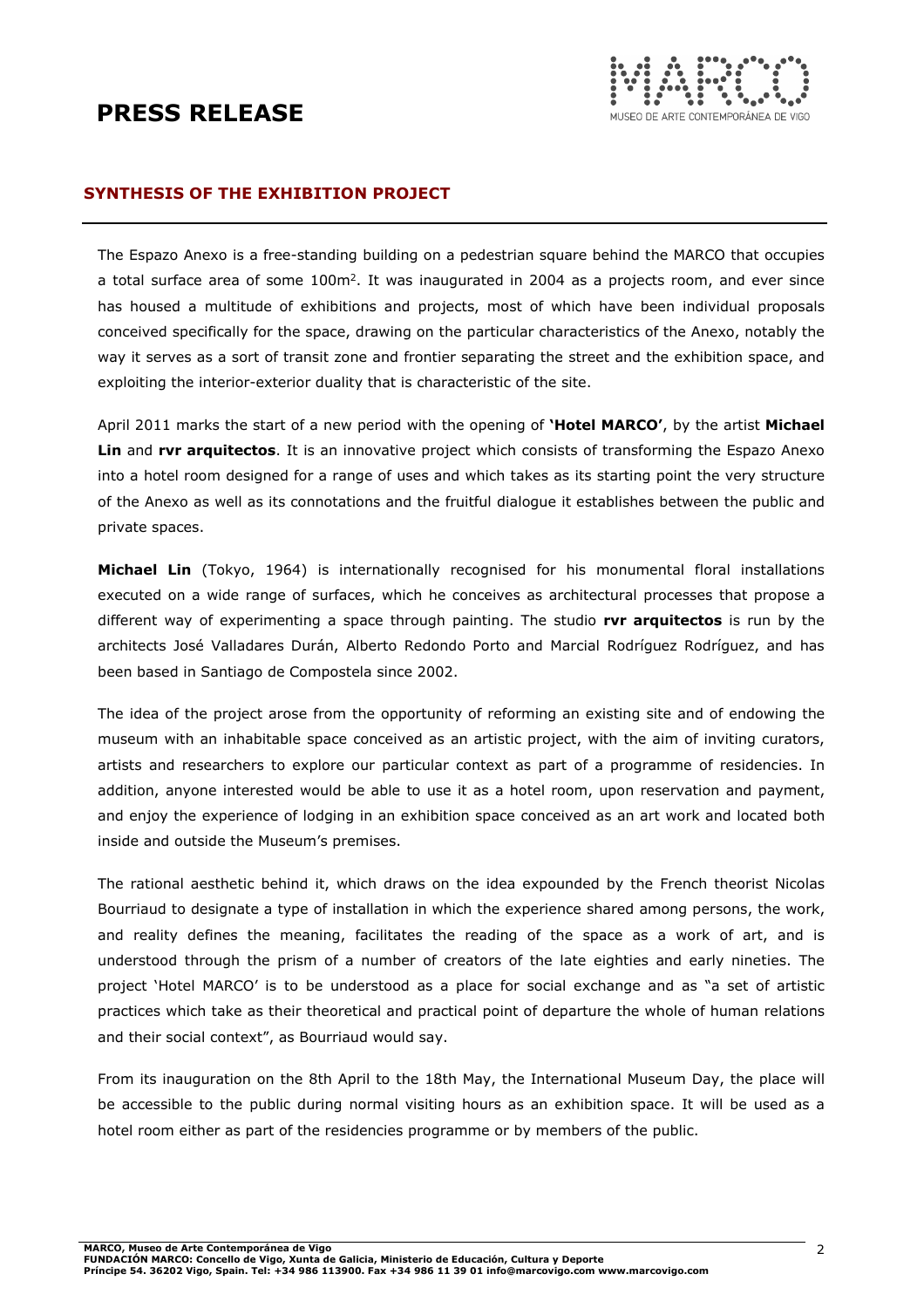

## ARTIST'S TEXT

### En - A space for climatic, visual and social transactions

"In Japanese culture the term en denotes transaction in three different contexts: in Buddhist morals it refers to the law of Karma, the bridge from cause to effect in the chain of human actions (eq in-en  $=$ Karma); in social relations to the bond between different individuals (eg en-musubi = Love bond); and in architecture to the transition from inside to outside, building to nature, private to public (eg engawa = verandah).

In all three context en implies connection and/or separation, neither one nor the other alone, but both simultaneously. Ultimately, the uses of en suggest a deeply ambivalent interpretation of man's being, his social structures and architectural artifacts as being neither simply independent of nor dependent upon, but as being interdependent among each other, ie part of each other.

For this project my interest lay in the creation of a transactional space, an in between space that is connected and/or separate from the private space of the hotel room and the public space of the street. The painting that covers the exterior walls of the hotel room, appropriated from traditional Taiwanese textiles, a foreign culture, but retaining its pre-modern domestic origins, is used to transform the other wise hard edge architectural box into a soft tactile membrane that at once marks out the hotel room as an object separate from the exhibition space and acts on the exhibition space with its colours and foreignness. This in between space that is accessible to the public from the street, welcomes and seduces the passerby to enter into this transaction and/or non-transaction of art and/or non-art".

### Michael Lin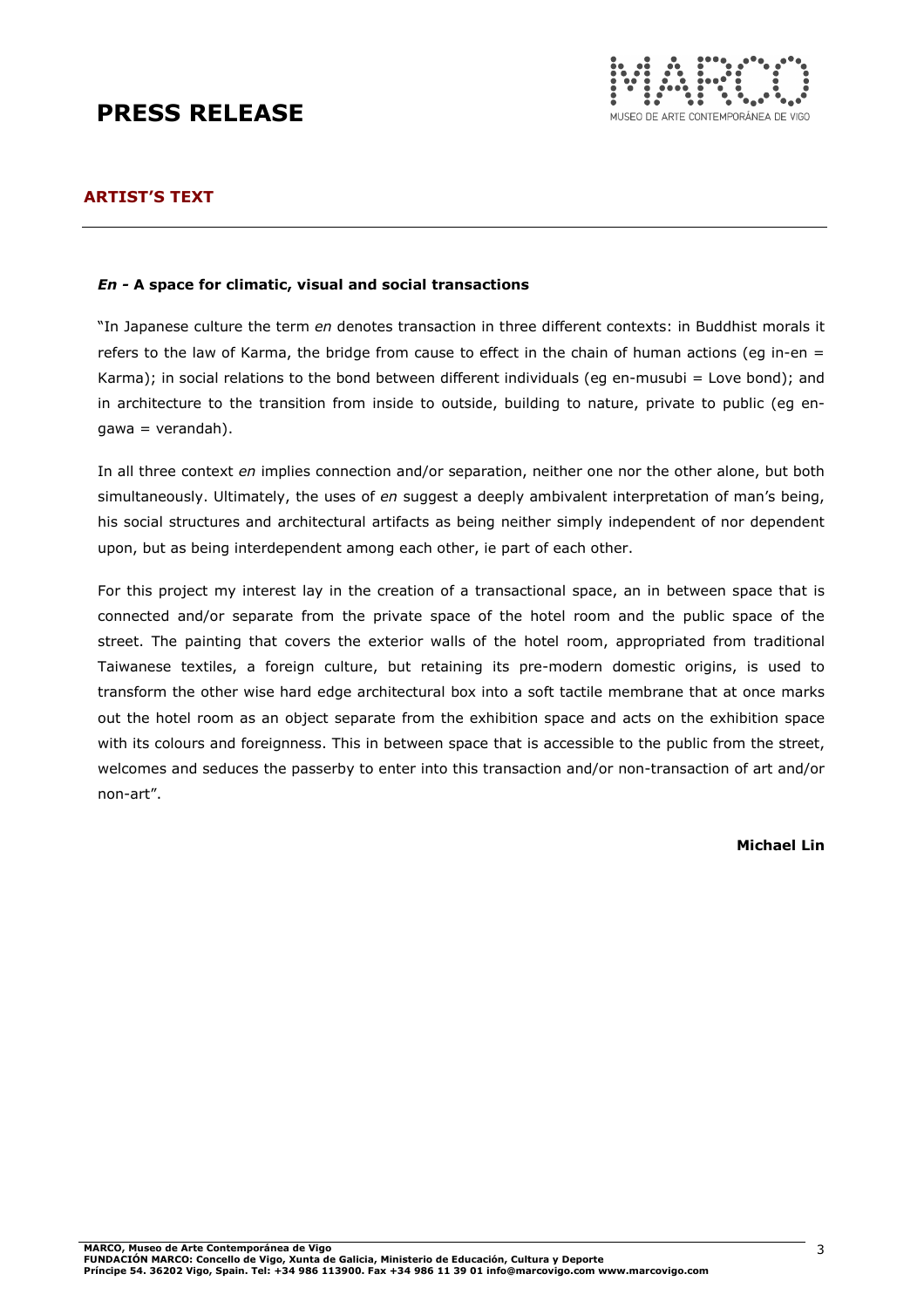

## ARCHITECTS' TEXT

"We see our work for the Hotel MARCO as a reflection on space, both public and private. Or better still, on the space where the two meet. Here, public space is the street, a multiple and social ambit resistent to hierarchies; and private space is the hotel room, which belongs to the body and its actions: rest, personal higiene, thought, perhaps sex. What we, as architects, have chosen to focus our attention on  $-$  as, we believe, has Michael Lin done too in his artistic work  $-$  is how to prevent street life from interfering with the private and personal life of the room, and how this private space is presented to the outside world.

The physical separation between the street and the room may well be slim  $-$  only a few centimetres of insulated board — but it is enough to give the interior space the autonomy necessary to make it inhabitable, in other words, its visual, acoustic and climatic independence of the street space. Thus, the Hotel MARCO bedroom is not conceived as part of the Museum building, but rather as a small building within a larger one, or like a room inside a larger room. Its inside is like a made-to-measure suit, tailored for the person who is going to occupy it for a short time, if only for a night, but who still seeks the warmth and comfort of a fine cloth. In the street, this membrane is pure representation, for its outer walls belong to the city and show themselves to it through the work of Michael Lin.

There is something of a contradiction in the fact of occupying a hotel room, in that we endeavour both to get that feeling of being at home and to procure something that may be missing in our own homes. We are heartened to find some of the privacy we enjoy at home, but also that which our homes are missing or that which we do not have the time to enjoy: hours of sleep in a large and comfortable bed, without the disturbance of noisy neighbours, freshly laundered sheets, the ability to control exactly and conveniently the ambient lighting and heating, a comfortable armchair, an ample bathtub, the right water pressure, soft thick towels... all that makes the body feel good and which we are often unable, perhaps through lack of time, to enjoy. Our proposal for the room sets out to show that all these actions are possible, and to create a space where we can live out the experience of simple luxuries and wellbeing just mentioned. Thus, the room is not to be understood as a referential or representative space but simply as something conceived for the body and its well-being; and all the things in it  $-$  the bed, furniture, bathroom, lights, fabrics — are intended to foment this.

The bedroom is the only room which contains all the basic elements found in a hotel room: an area for rest or work, a bed, and a bathroom. Only a bathtub-cum-wardrobe interrupts the space to lend the bathroom more privacy. All the fittings are found on the wall opposite the entrance, which has a varnished wooden sideboard that encases a desk, the bed, minibar, washbasins, lighting, etc.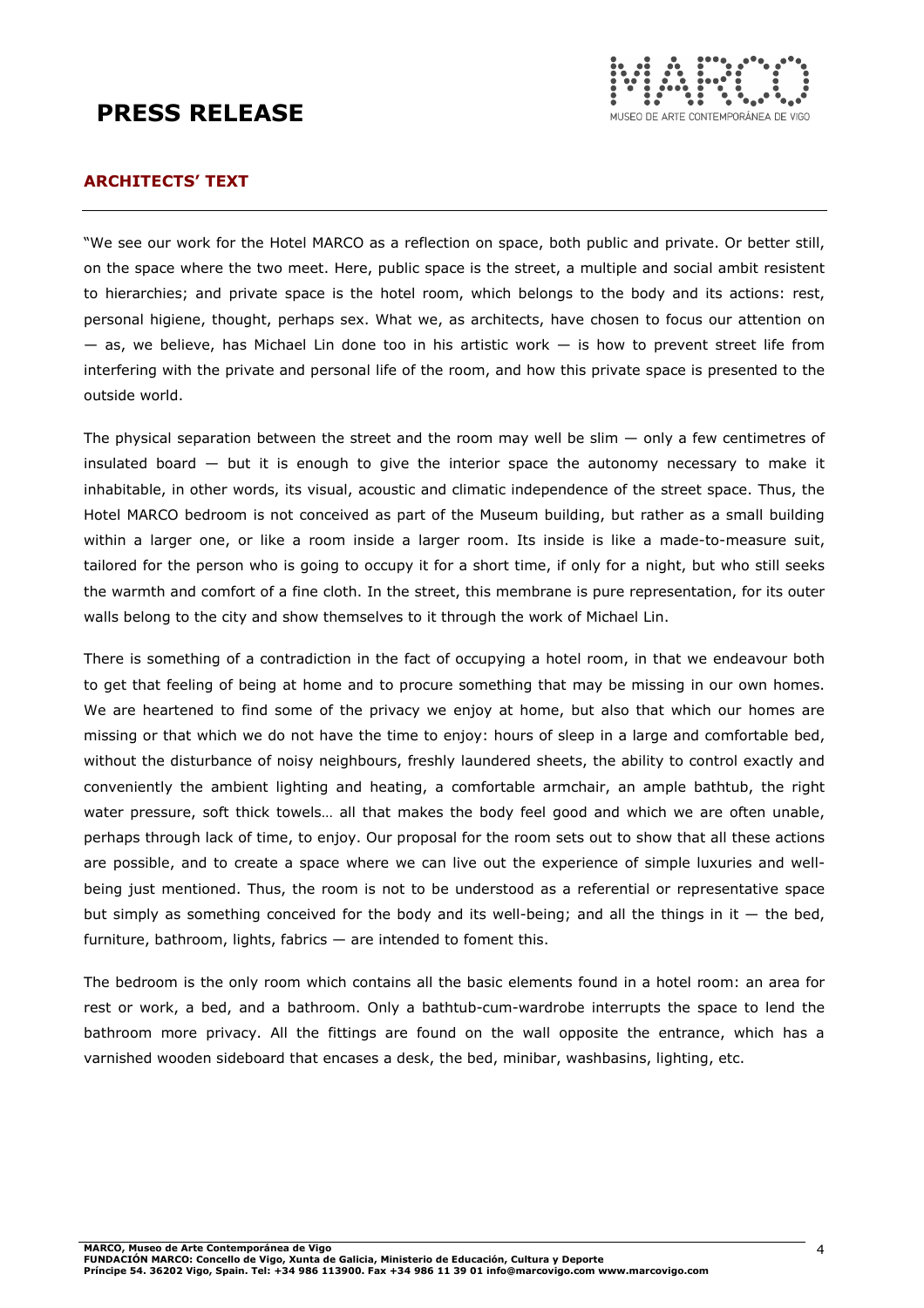

Jutting out from the room like cannons are a corridor for the guests' access — to walk down it is to spend a few seconds on the border between outside (the street) and inside (the room)  $-$  and two fanlights: one which connects the room with a fenced section of a small nearby garden, and the other which brings the Vigo skylight to the washbasins area and looks out onto the clock that tops the MARCO's façade, like a metaphor of the passage of time and of the building's historical karma".

r v r arquitectos



Hotel MARCO, ground plan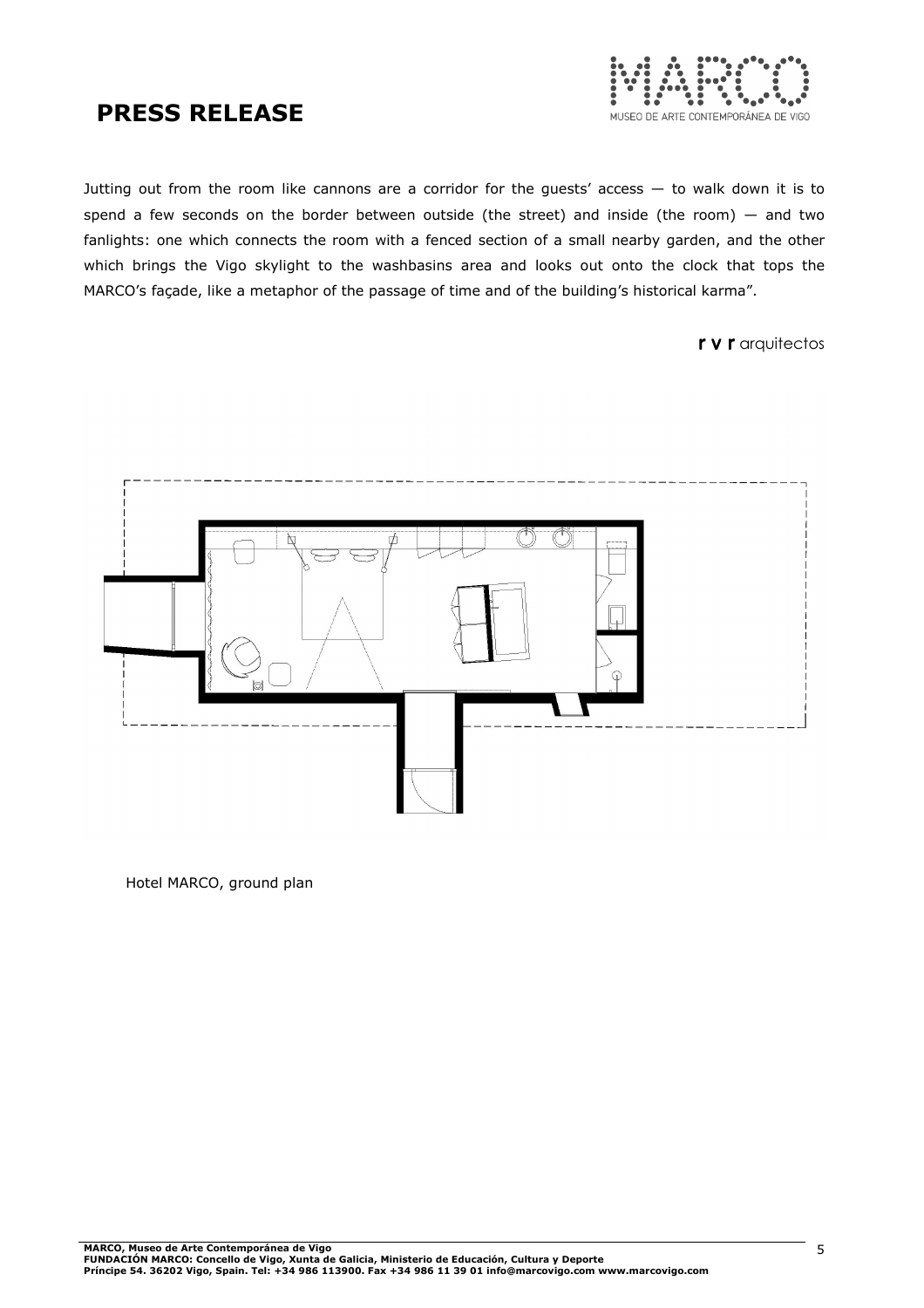

## BIOGRAPHICAL NOTES

#### Michael Lin

Michael Lin (Tokyo, 1964) is internationally recognised for his huge painted mural-like installations, executed on walls, ceilings, and floors amongst other surfaces, which represent on a grand scale the brightly coloured floral prints of Taiwan and which he conceives as architectural processes that offer new ways of experiencing space through painting, and of seeing art as a social event. He generally uses space (public or private) as a medium in which, to use his own words, "the work becomes a part of the space rather than an object in it". The painting in his installations transforms our perception of the spaces they occupy, thereby challenging the autonomy of art forms and provoking situations in which viewers can participate directly.

Michael Lin's work can be described as relational art, which defines aesthetic values as social relations and where communication, interaction and the vital experience of the public in a space shape the basis of the artistic project. Lin affirms himself in his role as social activator by decontextualising his work and introducing it into the realm of immediate reality, and designing interiors, furniture, coffee cups or a tennis court.

Michael Lin's solo exhibitions include: 2ª Moscow Biennial (2007), Schaurausch-O.K.Centrum, Linz, Austria (2007); Spaces Within, 21st Century Museum of Contemporary Art, Kanazawa, Japan (2006); The Contemporary Museum, Honolulu, Hawaii (2005); Lyon Biennial (2005); PS1 Contemporary Art Center, New York (2004); Fundación Montenmedio, NMAC, Cádiz (2003); Palais de Tokyo, Paris (2002); Urgent Painting, Musée d'Art Moderne de la Ville de Paris, Paris (2002); Asianvibe, EACC, Castellón (2002); Gwanju Biennial Hall, Gwanju, Korea (2002); 49<sup>a</sup> Venice Biennale, Taiwan Pavilion (2001); VII Istanbul Biennial (2001); ARS O1, Kiasma Museum, Helsinki, Finland (2001); Casino, Luxemburg (2001); SMAK, Ghent, Belgium (2001) and The Sky Is the Limit, Taipei Biennial, Taipei, Taiwan (2000). Michael Lin lives between Shanghai and Paris.

#### rvr arquitectos

Studio made up by the architects Alberto Redondo Porto (Vilagarcía de Arousa, 1964), José Valladares Durán (A Estrada, 1966) and Marcial Rodríguez Rodríguez (Valladolid, 1965) which formed at the end of 2002 following several years in which its members worked independently and occasionally with one another as well as with other architects of their generation, at which time they decided it was time they settled down and indulged their professional pursuits rather less promiscuously.

They are the creators of the following works, amongst others: the centre for the interpretation and documentation of Campo Lameiro, Pontevedra; the enhancement of the environs of the Lighthouse of Fisterra (awarded the COAG Prize 2009 for outside spaces); the reform of the square and mirador of Belvís, Santiago de Compostela; the rehabilitation of the southern wing of the Convent of San Domingos de Bonaval for its adaptation as an exhibition space attached to the Museo do Pobo Galego, Santiago de Compostela; the special plan for the protection of the hill-fort of Baroña, Porto do Son; the reform of the Nursing Home of Ferrol; 25 Subsidised Houses in Pontepereda, Santiago de Compostela. Their designs were shortlisted for the 6th European Prize for Landscape Rosa Barba; 4th Enor Arquitecture Prize and 10th Spanish Architecture Biennial. Their work has also been published in reviews such as Obradoiro 33 and Arquitectura COAM 359. http://www.rvr-arquitectos.es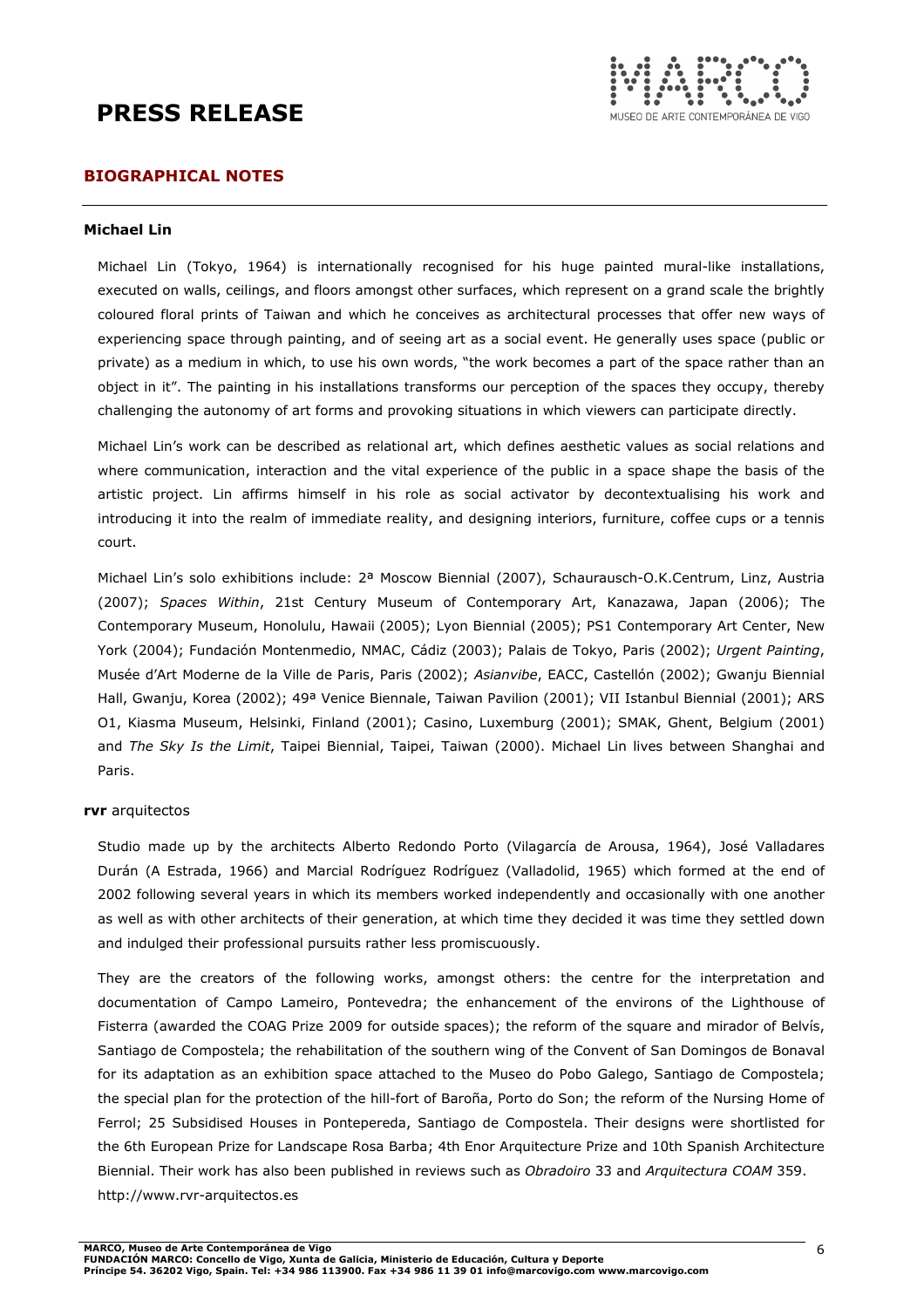

## HOTEL MARCO - DATASHEET

Total surface of the room: 35 m<sup>2</sup>

### Enclosures

- Exterior walls: two 20mm-thick superimposed phenolic plywood boards + 15mm-thick gypsum plasterboard. Paint finish in colours S1050-R40B, S1085-Y90R, S0540-R30B, S2060-R40B, S4050-R70B, S2070-G30Y, 0404-G98Y
- Internal partitions: two 20mm-thick superimposed phenolic plywood boards + 15mm-thick gypsum plasterboard. Paint finish in white NCS 0402-G03Y
- Floor: double 20mm-thick phenolic plywood board on pinewood batten. Paint finish in the colours S3060- R70B, S2065-B, S4050-R80B, S4550-R90B. Polyurethane resin coating (Weber)
- Ceiling: 15mm-thick gypsum plasterboard, paint finish in white NCS 0402-G03Y
- Exterior carpentry in aluminium with thermal bridging in colour RAL 7042. Glass (5+5) +12 + (5+5)
- Shower and toilet partition in 8mm sandblasted laminated glazing

#### Fittings

- Sanitary equipment using the Vythos, Orbita 42 and Element series by Roca, in white, equipped with wallmounted taps from Roca's Element series
- Tiles Vilar Albaro, Zafiro Liso Brillo. Ceramics laid with adhesives by Weber from the series weber.col confort
- Air conditioning with single split system LG, UB24–UU24
- General lighting with luminaires equipped with LED lighting and qr 111 with light intensity control. Complementary lighting using luminaires Toio and kelvin LED by Flos [Assistance in the lighting project offered by Ramón Míguez]
- WI-FI throughout the room
- Video projector Hitachi EDX20
- Sound equipment Bose Acustimas 2.1
- Mini-fridge with a 30 litre capacity

#### Furniture

- Wardrobe and general container unit made out of MDF board lacquered in shiny white RAL 9003
- Auxiliary table model Twist from the collection mo, Martínez Otero
- Armchair model Egg by Fritz Hansen
- Chair model Mummy by Edra

#### Textiles

- Vi-spring sleep system, recommended and installed by SIRVENT, set of 2 50 x 75cm pillows
- Bedlinen: A.T. white 260 x 240cm duvet cover, A.T. 180 x 200cm fitted sheet, duvet e. mariola 200g of down, all by La Maison
- Towelling: A.T. 100 x 160cm white bath towel, A.T. 50 x 100cm white hand towel, s. bath mat, all by La Maison
- 100% natural linen curtain in off-white. Window curtain of the type Foscurit 100% polyester

FUNDACION MARCO: Concello de Vigo, Xunta de Galicia, Ministerio de Educación, Cultura y Deporte<br>Príncipe 54. 36202 Vigo, Spain. Tel: +34 986 113900. Fax +34 986 11 39 01 info@marcovigo.com www.marcovigo.com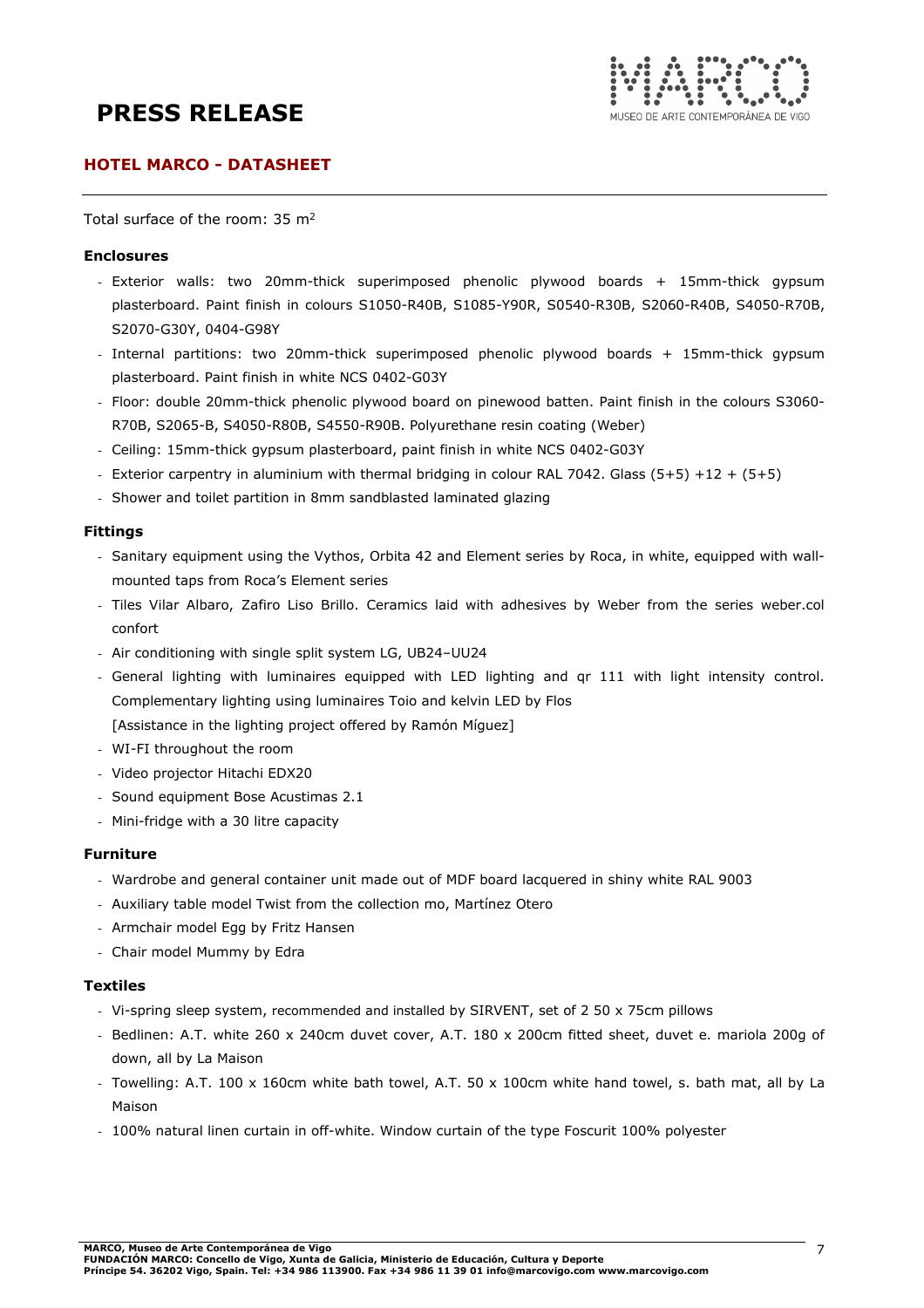

### Collaborating companies:

The following companies have collaborated by placing their finest products at the disposal of the clients and users of the Hotel MARCO for the duration of the project:

#### Aguas de Mondariz

[Natural still or sparkling mineral water, glass bottle, 33cl]

Aguas de Mondariz is quality, health and purity. It is known for its health-promoting qualities, its balanced composition over time, and its unique taste.

#### illycaffè

#### [Expresso machine and collectors' cups]

The Y1 machine of the Metodo Iperespresso unites innovation, design and functionality, combining visual pleasure with the pleasure of the espresso illy. To heighten the experience of a perfect espresso, illy puts at clients' disposal the collection of illy cups Art Collection designed in 2006 by Michael Lin.

### SIRVENT

SIRVENT has recommended and installed the Vi-Spring divan and mattress, representing the perfect basis for relaxation. Experience the perfect support of specially made and selected springs, blended with natural fibres of cocoa and bamboo and the softness of superb fillings such as real Shetland Isle wool, silk and cashmere. Vi-Spring pioneered the pocket spring in 1901, beginning more than a century of the finest bed building. The founding principles of quality and craftsmanship remain their guiding tenets more than 100 years later.

#### Martínez Otero

### [Furniture]

Martínez Otero puts into practice the highest standards of quality and technical and technological expertise, investing much of its time and resources towards making sustained improvements in design, fabrication and the satisfaction of its customers' needs.

#### I.C.O.N. - O.P.I

#### [Cosmetics]

A commitment to imagination, care and style. A renewed focus that embraces the world's influences and showcases them in packaging, products, practices, collections and in the ever-evolving, shifting perception of beauty.

#### Weber

### [Industrial mortars]

Weber, the world's leading industrial mortar manufacturer offers a complete range of solutions developed using advanced formulation technology to meet the highest technical requirements.